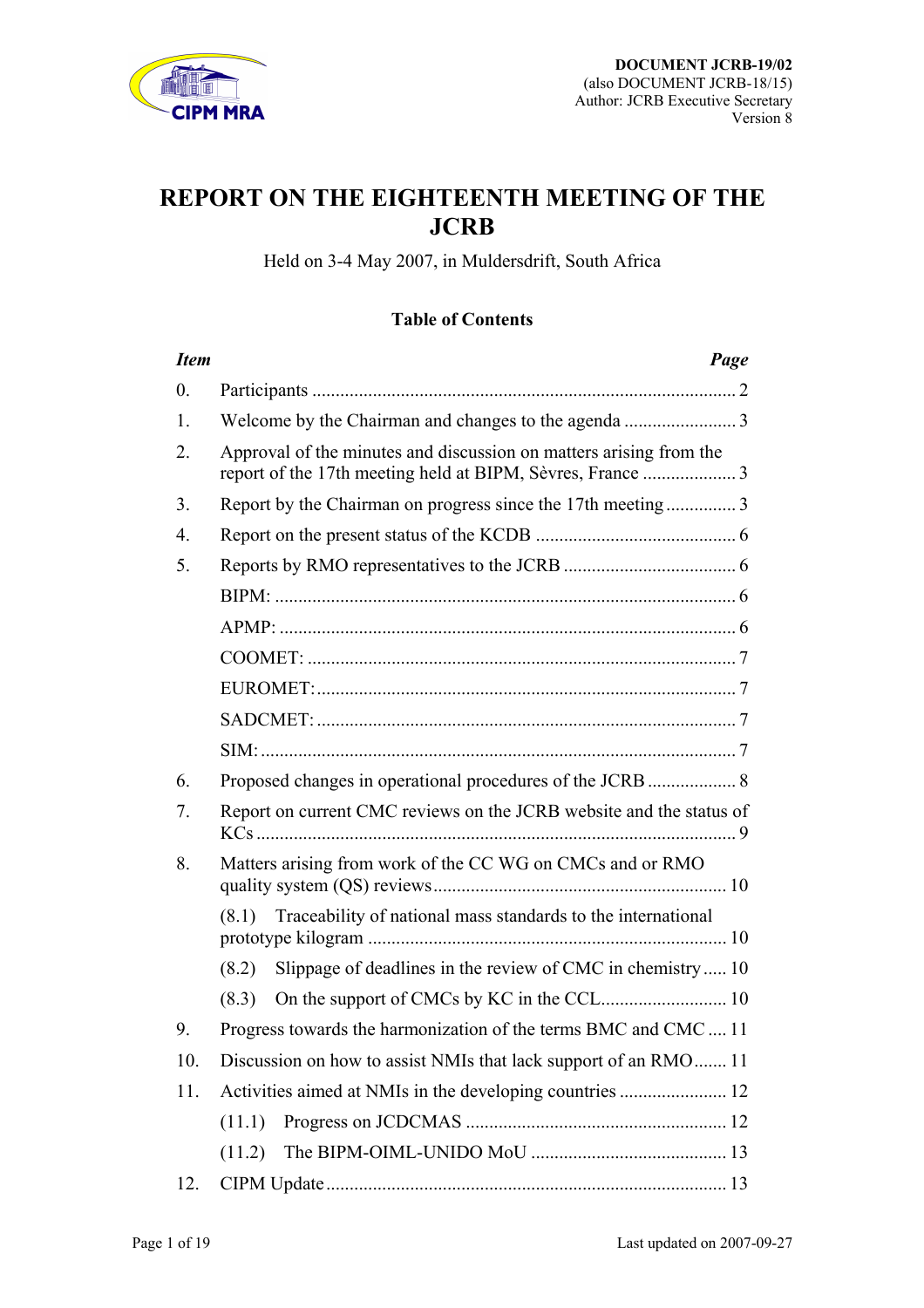<span id="page-1-0"></span>

|     | (12.1) CIPM-06/03 Supplement: Guidelines for the review of CMCs<br>and the monitoring and reporting of the operation of quality systems<br>by intergovernmental organizations who are signatories of the CIPM |
|-----|---------------------------------------------------------------------------------------------------------------------------------------------------------------------------------------------------------------|
|     | $(12.2)$ CIPM-06/05: Recommendations for on-site visits by peers                                                                                                                                              |
|     | (12.3) CIPM 2007-XX: Designated institutes of intergovernmental<br>bodies, with special reference to the laboratories likely to be<br>designated by the World Meteorological Organization (WMO) 14            |
| 13. |                                                                                                                                                                                                               |
| 14. |                                                                                                                                                                                                               |
|     | (14.1) Next meeting: Ottawa, Canada, September 27-28, 2007 17                                                                                                                                                 |
|     | (14.2) 1st Quarter 2008 meeting: New Zealand, May 1-2, 2008 17                                                                                                                                                |
|     |                                                                                                                                                                                                               |
|     |                                                                                                                                                                                                               |
|     |                                                                                                                                                                                                               |

## **0. Participants**

| Name/ <u>email</u> | <b>RMO</b> |
|--------------------|------------|
|                    |            |
|                    |            |
|                    |            |
|                    |            |
|                    |            |
|                    |            |
|                    |            |
|                    |            |
|                    |            |
|                    |            |
|                    |            |
|                    |            |
|                    |            |
|                    |            |
|                    |            |
|                    |            |
|                    |            |
|                    |            |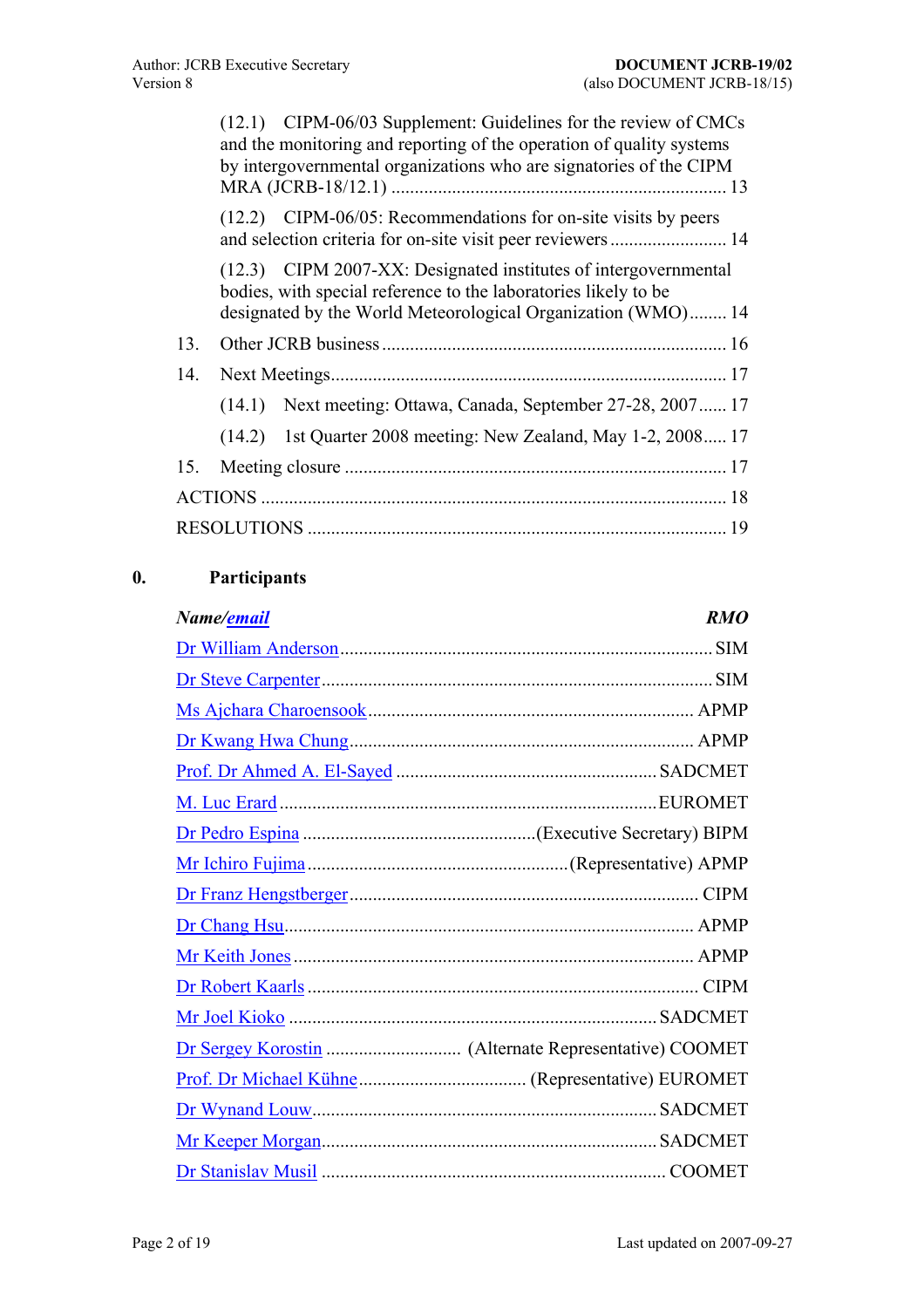<span id="page-2-0"></span>

### **1. Welcome by the Chairman and changes to the agenda**

The Chairman started the meeting and reviewed the agenda (see [JCRB-18/01\)](https://www.bipm.org/cc/JCRB/Restricted/18/18.01.Agenda.3.doc). There were no modifications to the agenda.

## **2. Approval of the minutes and discussion on matters arising from the**  report of the 17th meeting held at BIPM, Sèvres, France

The Chairman asked for modifications to the minutes of the 17th meeting  $(JCRB-18/02)$  $(JCRB-18/02)$ . Dr Kühne asked for a changed to pp. 9, second paragraph. The minutes were approved (motion  $-$  Dr Kühne, seconded  $-$  Mr Jones).

Action 18/1 Make modification requested by Dr Kühne to the minutes of the 17<sup>th</sup> meeting. *(Executive Secretary)*

#### **3. Report by the Chairman on progress since the 17th meeting**

The progress on the Actions from the 17th meeting was presented by the Executive Secretary using the following PowerPoint presentation (see [JCRB-18/03\)](https://www.bipm.org/cc/JCRB/Restricted/18/18.03.Chairman_Report.ppt).

On item 3.9 – on the responsibilities of CC WG on CMCs on the review of CMCs in the *context of new comparison results* – Dr Sacconi thought that changes in the scope of CMCs that resulted from the analysis of the results of KCs should be contained in a written report. M. Erard said that in EUROMET, when the report of a KC becomes available, actions to amend CMCs are handled as part of the annual QS review and are stated in those reports. Dr Louw said that the CCQM KCWG is making sure that the NMIs review their CMCs based on the results of KCs. The suggestion of the KCWG was that this revision be made part of the annual QS report to the relevant RMO.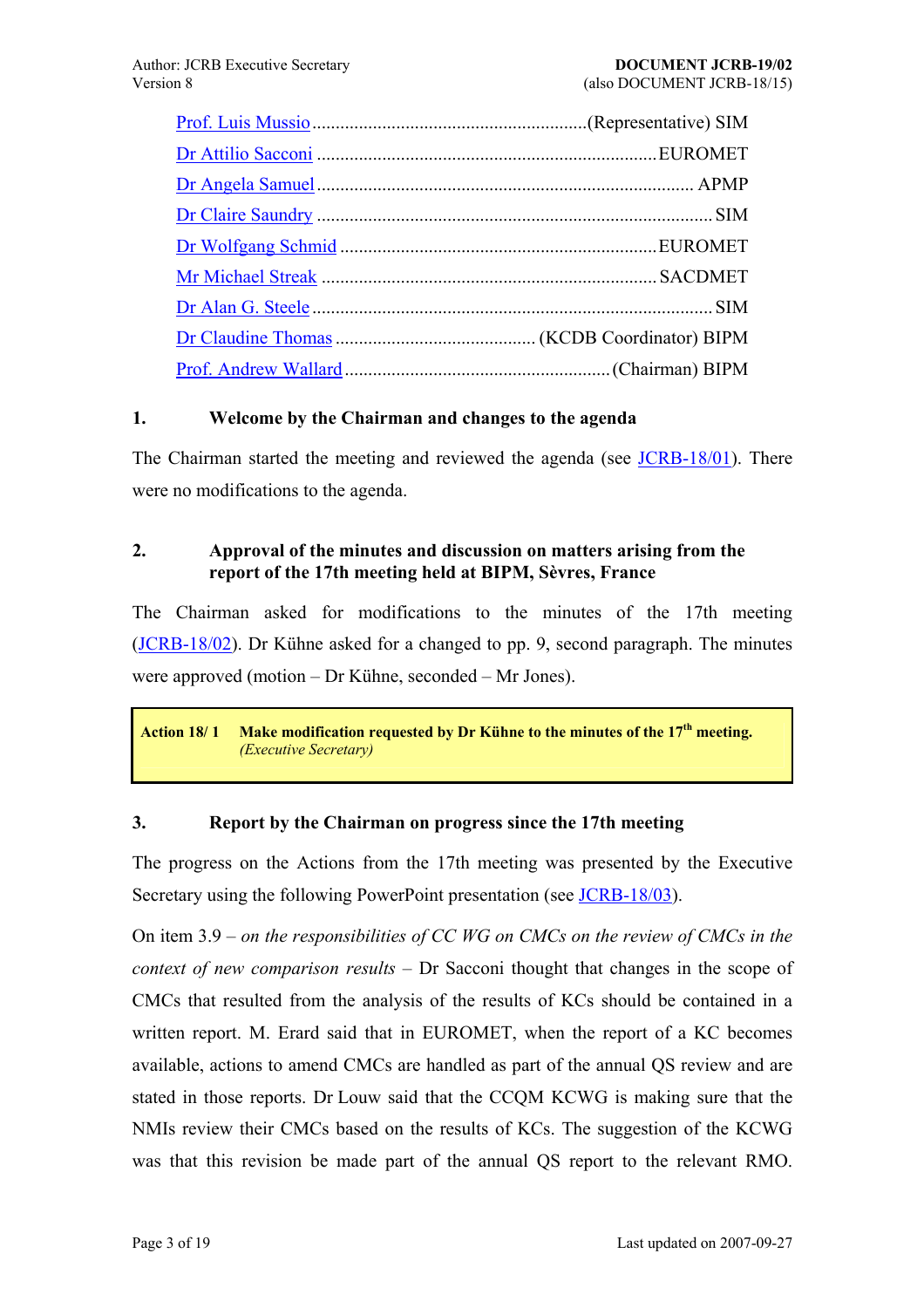<span id="page-3-0"></span>Dr Kaarls was of the opinion that the CCs should not get involved in QS reviews. Prof. Mussio said that SIM is about to start requesting an annual QS report from its NMIs, but he was of the opinion that the review of CMCs in light of the results of KCs should not be part of such report. The Executive Secretary explained that there are two JCRB documents which state the line of responsibility in this matter (see [JCRB-11/6\(2\)](https://www1.bipm.org/utils/common/documents/jcrb/working_groups_CMCs.pdf) and  $JCRB-11/7(a)$ . That line is: that the first responsibility for making changes lies with the NMIs, then the RMOs and finally, the CC WG on CMCs. According to the Executive Secretary, the problem is that this is not being done uniformly throughout the RMOs and CCs.

Mr Jones asserted that it should be done as stated in the above-mentioned JCRB  $d$  documents  $-$  if the NMIs take the led, then the CCs need not get involved in this task. Dr Steele said that in the CCT the matter is handled between the pilot laboratory and the NMIs and only if the matter can not be settled, is it brought to the attention of the CCT WG8. Dr Korostin said that during the planning stages of a KC the matter of which CMCs are to be affected by the results should be specified. For supplementary comparisons, the relevant body in the RMO should say "*how far the light shines*". The Chairman asserted that the ultimate responsibility is with the RMOs. Dr Steele said that within the CCT WG8, the coordination follows JCRB-11/7(a) and there is no need to change that approach. Dr Kühne was of the opinion that the JCRB is developing too many guidelines. Dr Steele asserted that there should not be problems with different processes being used for the review of CMCs in different areas of metrology as long as those processes do not violate current rules. The Executive Secretary suggested that it is up to the RMOs to decide.

**Action 18/ 2 RMOs are to develop a process to monitor changes to the CMCs from their NMIs after the results of a comparison.** *(RMOs)*

On item 3.12 – *on the traceability of industrial instrumentation with capabilities better than those of the local NMI* – Dr Steele explained that the specific issue within SIM, raised by Prof. Mussio, has been resolved without any impact on the general principles of the CIPM MRA.

In this instance, the *National Institute of Standards and Technology* ([NIST](http://www.nist.gov/), US) performed the necessary calibrations for Costa Rica's designated lab for electricity, ICE,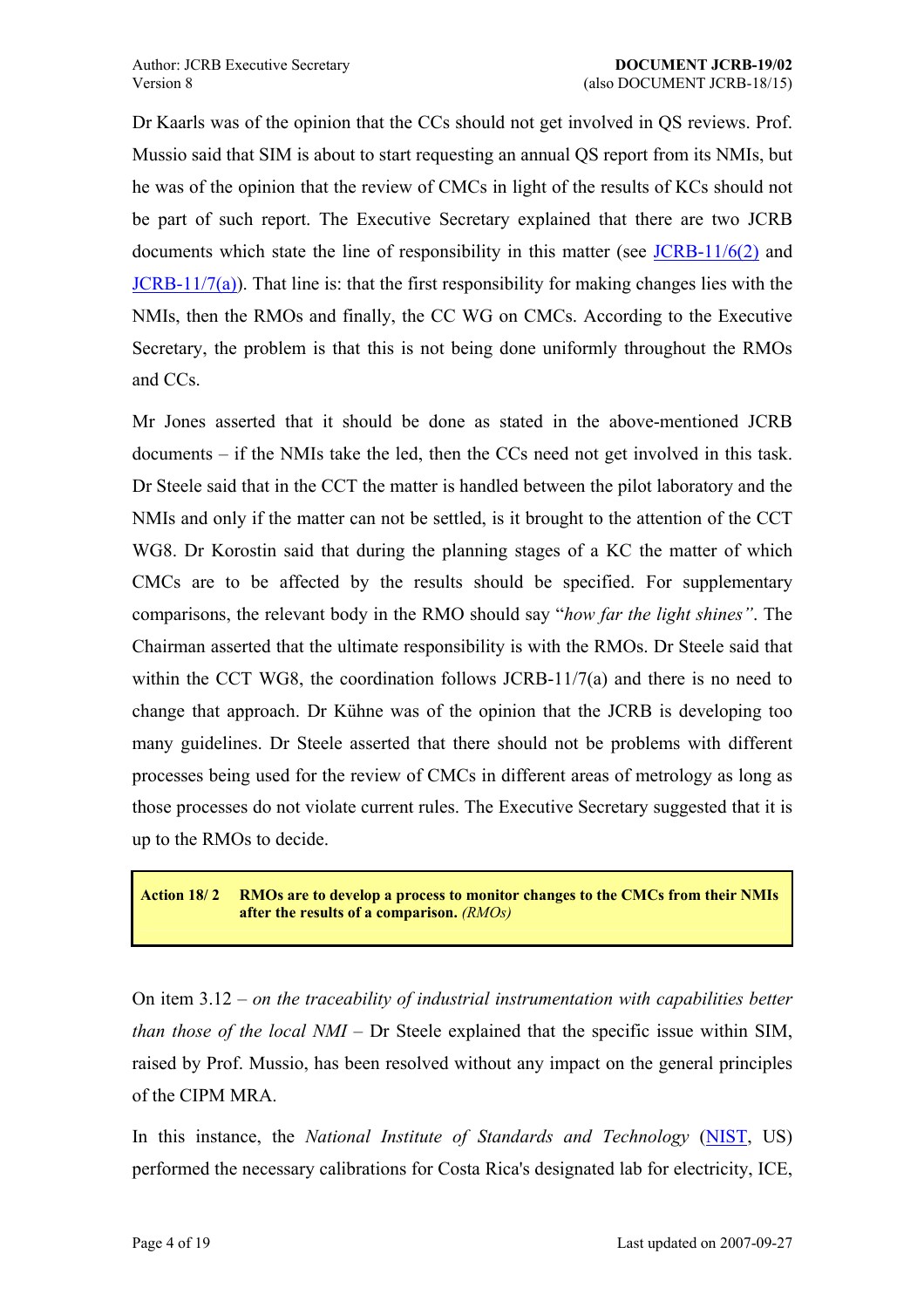<span id="page-4-0"></span>on a complimentary basis. As a result, traceability to the SI for any proposed CMCs in electricity submitted by the *Instituto Costarricense de Electricidad* ([ICE,](http://www.grupoice.com/) CR) will be through NIST, and not through a third-party accredited laboratory whose measurement capabilities and quality system would not be available to the JCRB.

NIST is to be congratulated for their good will in this situation, which benefits all in SIM.

On item 3.13 – on the temporarily suspension of Greek CMCs from the KCDB – Dr Kühne said that this item is party completed. He explained that in the area of acoustics, *Ελληνικό Ινστιτούτο Μετρολογίας* (the Hellenic Institute of Metrology, [EIM](http://www.eim.gr/), GR) currently has no personnel to deliver these services and the CMCs will remain suspended until the new personnel are full instated. In the area of flow, there was a communication error between EUROMET and EIM that led to the suspension of the CMCs. However, the misunderstanding has been clarified and the flow CMCs from EIM are in full compliance with all requirements of the CIPM MRA, thus EUROMET asked for their reinstatement.

On item 3.19 – on the Modification of the Request for Designation Information form *(JCRB-17/15.1) to request the acronym used by the designated laboratory and the period of designation* – Dr Steele said that NMI delegates to the CCs could try to increase awareness among the Directors of their NMIs, of the need for the information in these forms. Dr Kühne was of the opinion that the request needs to be sent directly to the NMI Directors, but Dr Anderson was of the opinion that it would be beneficial to use other channels to remind the NMI Directors of the need for this information.

The Chairman requested that the designation form [\(JCRB-17/15.1](https://www.bipm.org/utils/en/doc/designation.doc)) be included in the Minutes of the meeting. Dr Kaarls reminded all that there is a need for these forms to be treated in a formal way. Dr Anderson cautioned that in cases where the NMI has a politically appointed director, he/she might not be the most appropriate person to provide the designation information. The Chairman understood the situation, as it exists in some NMIs, and he said that the [BIPM](https://www.bipm.org/) would work with the NMIs to find the best source of this information.

#### **Action 18/ 3 Append a copy of the** *Request for Designation Information form* **(JCRB-17/15.1) to the Minutes of the meeting.** *(Executive Secretary)*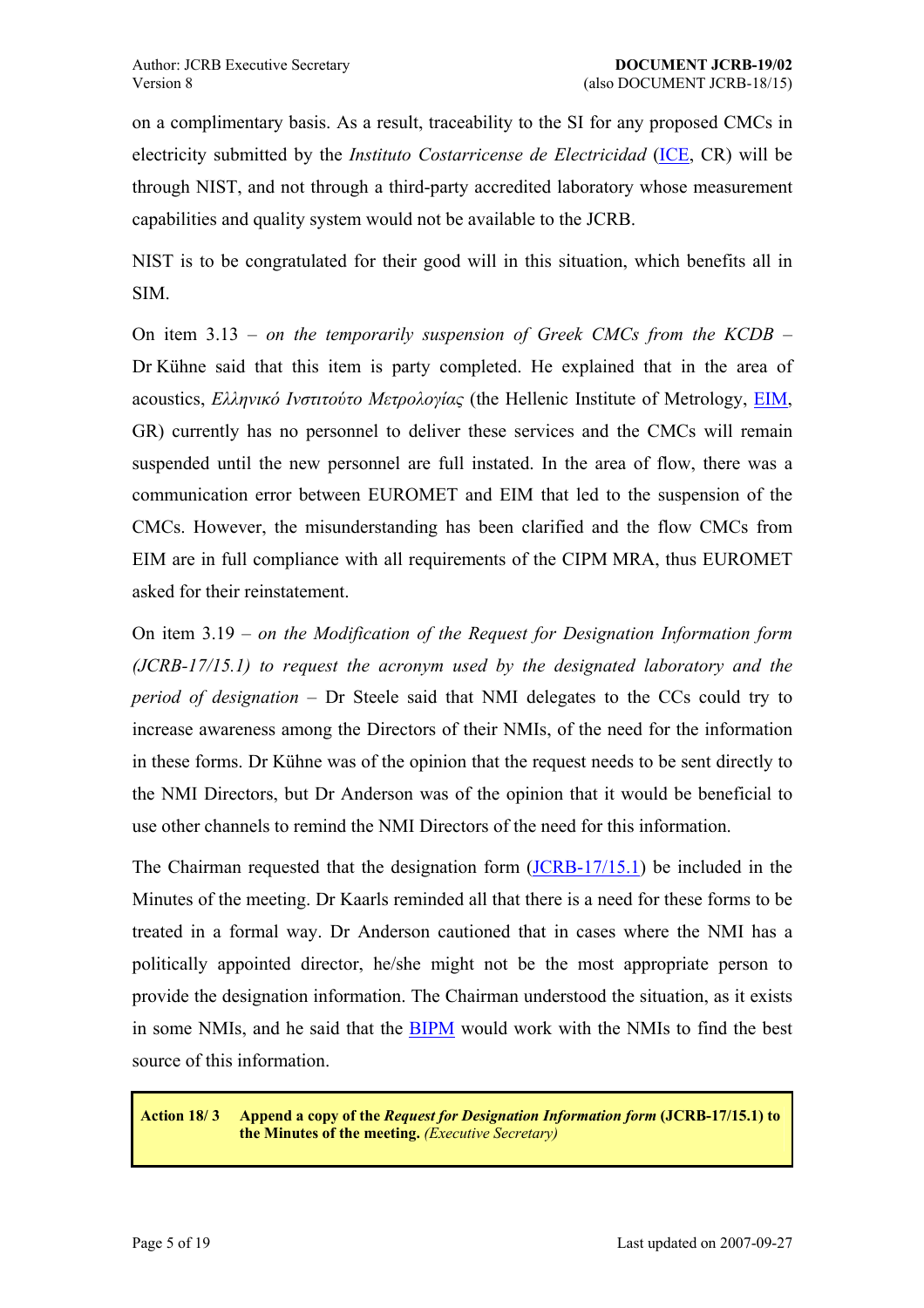#### <span id="page-5-0"></span>**4. Report on the present status of the KCDB**

Dr Thomas presented the [KCDB report to the JCRB.](https://www1.bipm.org/cc/JCRB/Restricted/17/17.04.KCDB_Report.3.pdf)

## **5. Reports by RMO representatives to the JCRB**

**BIPM:** The Chairman presented the [BIPM report to the JCRB.](https://www1.bipm.org/cc/JCRB/Restricted/17/17.05.1.APMP_Report.0.pdf)

There followed a discussion of the BIPM's proposal to include a more consistent and transparent set of uncertainties associated with its calibration services on its web site and for a presentation of its quality system to the RMO community. Dr Anderson asked if the BIPM plans to clearly explain on their website, why their uncertainties were expressed in standard format (i.e.,  $k = 1$ ) and the Chairman said that this policy had been set by the CIPM and was [explained on the BIPM website](https://www.bipm.org/en/bipm/calibrations/uncertainty.html). Dr Anderson asked if an expert panel will be used for the BIPM's presentation of its laboratory quality system (QS), and if it will be constituted by quality experts from the RMOs; the Chairman answered in the affirmative. Dr Musil asked if there would be laboratory visits as part of the planned BIPM QS review and the Chairman answered that indeed there would be. Mr Jones asserted that the review of the BIPM's QS would be a good exercise on how to make use of the guidelines set out in document [CIPM/06-03](https://www.bipm.org/cc/CIPM/Allowed/95/CIPM03_IGO_QS_Review.pdf).

**Action 18/ 4 Make the uncertainty of the measurement services of the BIPM more visible and clearer in the BIPM website and other BIPM publications.** *(BIPM)*

#### **APMP:** Mr Jones presented the [APMP report to the JCRB.](https://www1.bipm.org/cc/JCRB/Restricted/17/17.05.1.APMP_Report.0.pdf)

Dr Kühne suggested that the questionnaire mentioned in the APMP presentation should be circulated to all RMOs for comments. Mr Jones said that that was APMP's plan to have a single questionnaire that could be used by all RMOs. Dr Kühne suggested that once completed, the questionnaire should be sent to the RMOs, for distribution among their member NMIs; the RMOs should report back on the results from their regions. Dr Kühne then asked the Chairman if the questionnaire would be sent to NMIs and their DIs; the Chairman clarified that it will be only sent to the NMIs.

Dr Kühne impressed upon Mr Jones the importance of distinguishing between testing and calibration in the language used in the questionnaire. Dr Kaarls said that he thought that the questionnaire would only address issues related to calibration and not deal with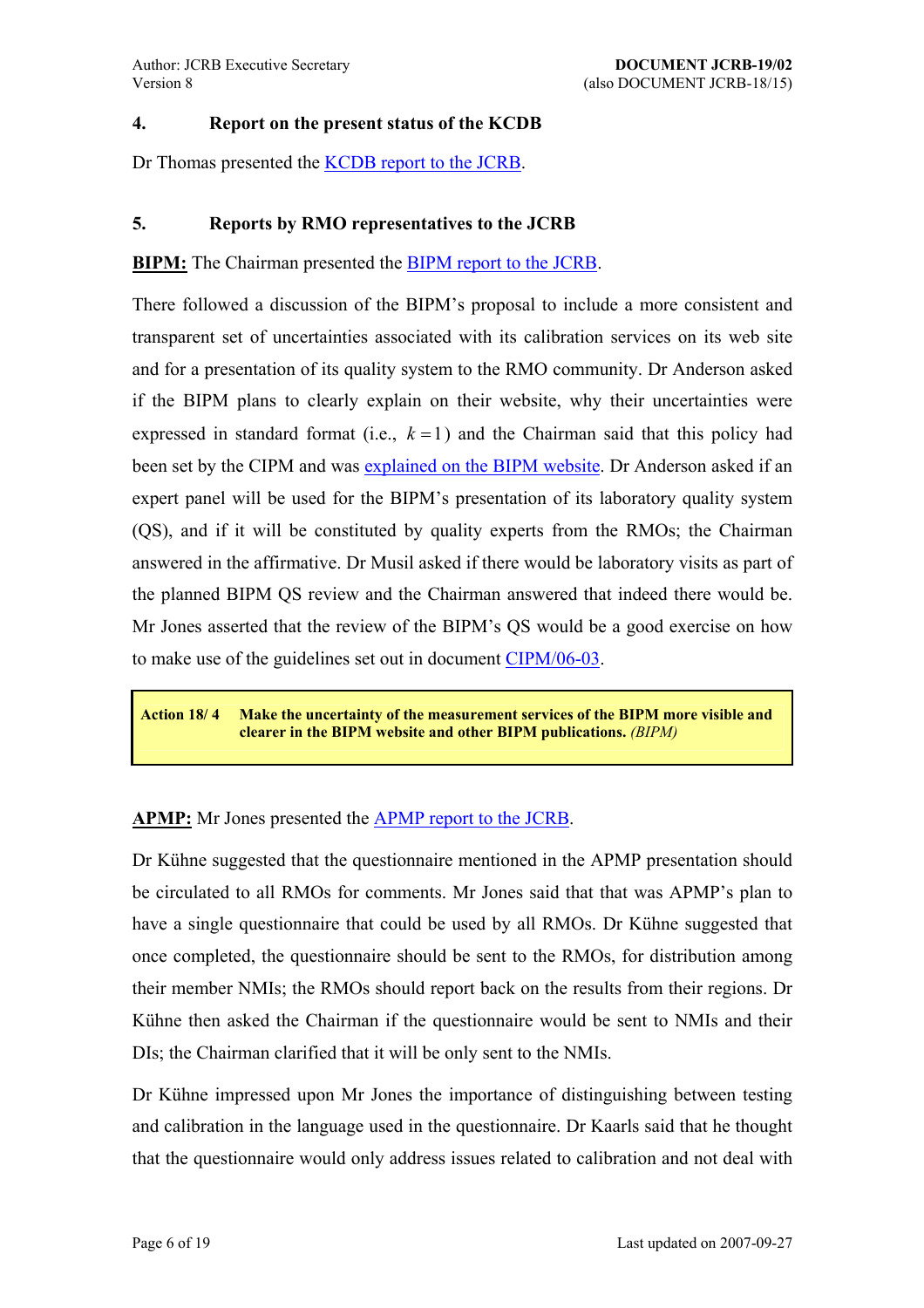<span id="page-6-0"></span>testing at all. He also asked the Chairman why DIs were not to be considered. The Chairman explained that the DIs will be included through the responses of their NMIs.

The Executive Secretary and Dr Kühne expressed disappointment at not having been able to participate in an APMP QS review process. They attended the New Delhi (IN) meeting (13 December 2006) in the hopes of observing the process unfold, but the structure of the APMP TCQS is such that at their meetings no QS reviews are performed. Mr Jones regretted the confusion and explained that it is APMP's practice to use about 1/3 of their assessors from other regions, and that is the best way for other RMOs to witness their review process. Mr Jones explained that in the APMP system, in which third party accreditation is the recommended practice, it is up to the National Accreditation Body to ensure compliance with [ISO/IEC 17025](http://www.iso.org/iso/en/CombinedQueryResult.CombinedQueryResult?queryString=17025) and that it is not a function expected from their TCQS.

**Action 18/ 5 Distribute the APMP questionnaire to all RMOs.** *(APMP)* **Action 18/ 6 Provide APMP with comments on their questionnaire.** *(RMOs)*

**COOMET:** Dr Korostin presented the [COOMET report to the JCRB](https://www1.bipm.org/cc/JCRB/Restricted/17/17.05.2.COOMET_Report.zip) aided by Dr Musil, who presented the portion related to Quality Systems.

**Action 18/ 7 Reinstate into the KCDB those CMCs from COOMET which have gained COOMET** *Recognition***.** *(KCDB Office)*

**EUROMET:** Prof. Kühne presented the **EUROMET** report to the JCRB.

In response to the question from the meeting, Prof. Kühne clarified that the EUROMET Corresponding Organizations would become EURAMET Liaison Organizations. Dr Samuel asked if the 21 million euros mentioned in the presentation as EU funding for the first year research program of EURAMET could be considered as part of the [iMERA](http://www.euromet.org/projects/imera/) funding. Dr Kühne said that this funding was independent from the iMERA funding.

**SADCMET:** Mr Streak presented the [SADCMET report to the JCRB.](https://www.bipm.org/cc/JCRB/Restricted/18/18.05.5.1.SADCMET_Presentation.ppt)

**SIM:** Prof. Mussio presented the [SIM report to the JCRB.](https://www.bipm.org/cc/JCRB/Restricted/18/18.05.6.SIM_Report.zip)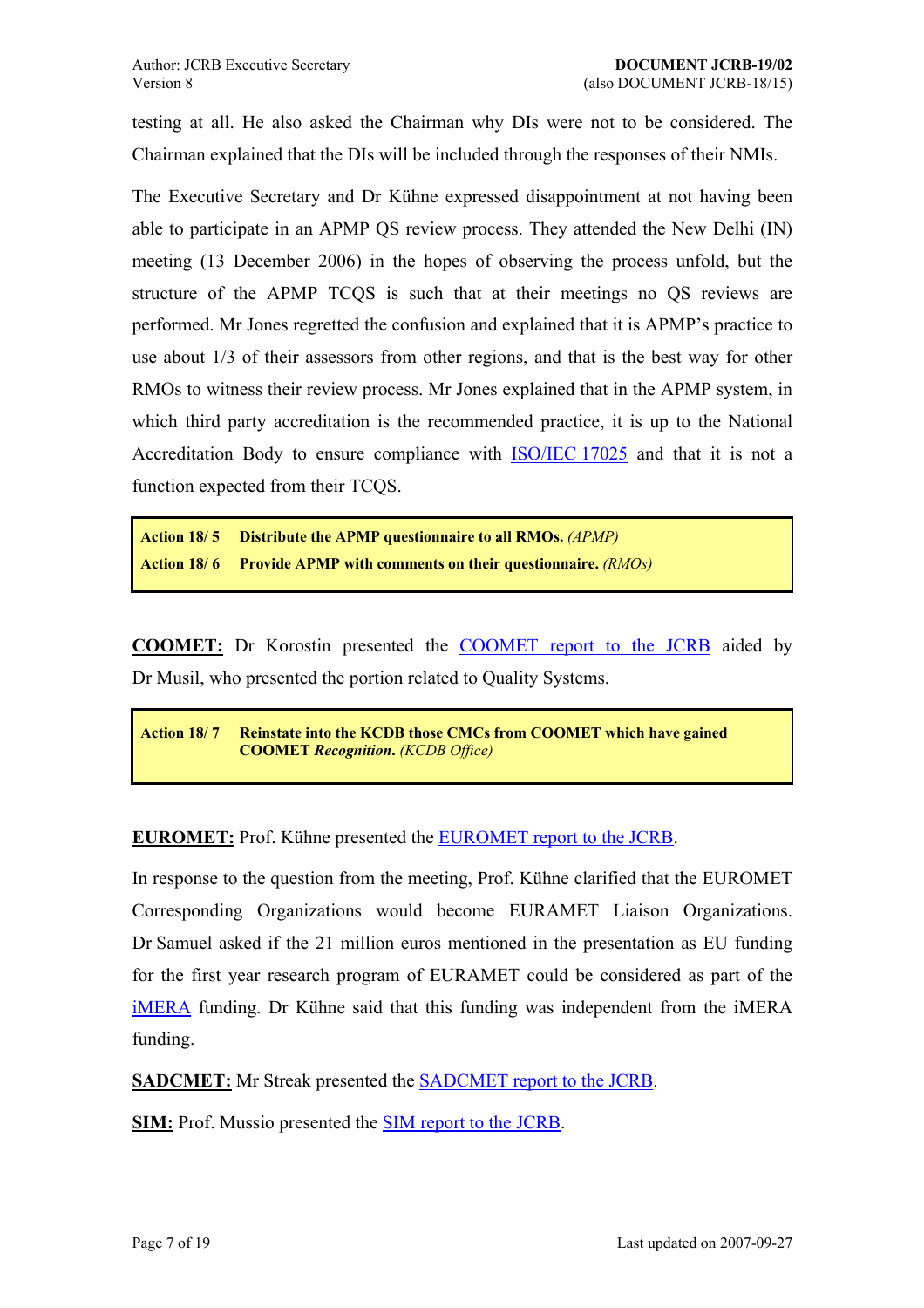<span id="page-7-0"></span>Prof. Mussio invited all to the next SIM General Assembly which will take place in September 2007 in Ottawa (CA). He informed the audience that Roberto Arias (CENAM, MX) was the new chairman for the SIM metrology working group for flow and related quantities (formerly chaired by Dr Espina).

Dr Sacconi asked if SIM had plans for requesting an annual report from their NMIs and DIs regarding the status of their laboratories' quality systems. Dr Anderson said that indeed such a request was planned, and that it would be considered in the next SIM QSTF meeting in Ottawa in September.

On behalf of SIM and [NRC-INMS](http://inms-ienm.nrc-cnrc.gc.ca/), Dr Steele offer to host the next JCRB meeting in Ottawa as part of the activities scheduled for the week of the SIM General Assembly.

## **6. Proposed changes in operational procedures of the JCRB**

The Chairman introduced the topic with the help of this [presentation](https://www.bipm.org/cc/JCRB/Restricted/18/18.06.1.BIPM_Presentation.ppt). The presentation drew the Committee into a discussion; the highlights of which were.

Prof. Mussio asked whether final decisions on CIPM MRA related matters always rest with the CIPM. The Chairman said yes. Dr Kühne was of the opinion that there should be clear rules on what constitutes CIPM business and JCRB business; the same applies to CIPM vs. JCRB documents.

Dr Samuel asked whether the minutes of the JCRB should be in the public domain. The Chairman felt that there might be a need to suppress some discussion items from the minutes to enable a high level of frankness among the participants.

Dr Samuel said that the proposed CIPM MRA summary should be given to developing economies to facilitate their participation in the CIPM MRA.

Prof. Mussio remarked that the numbering of CIPM MRA related documents continues to be a problem. According to him, as the documents develop from meeting to meeting, their numbering changes accordingly and this makes it very difficult to reference them.

Dr Hengstberger remarked that decisions from the JCRB are not filtering down to the CC level. The Executive Secretary said that he makes presentations at all the meetings of the CC working Groups on CMCs and the Chairman participates in all meetings of the CCs. Dr Kaarls remarked that the reverse situation is also affecting the process  $-CC$ information is not shared with the JCRB. Dr Samuel suggested that perhaps the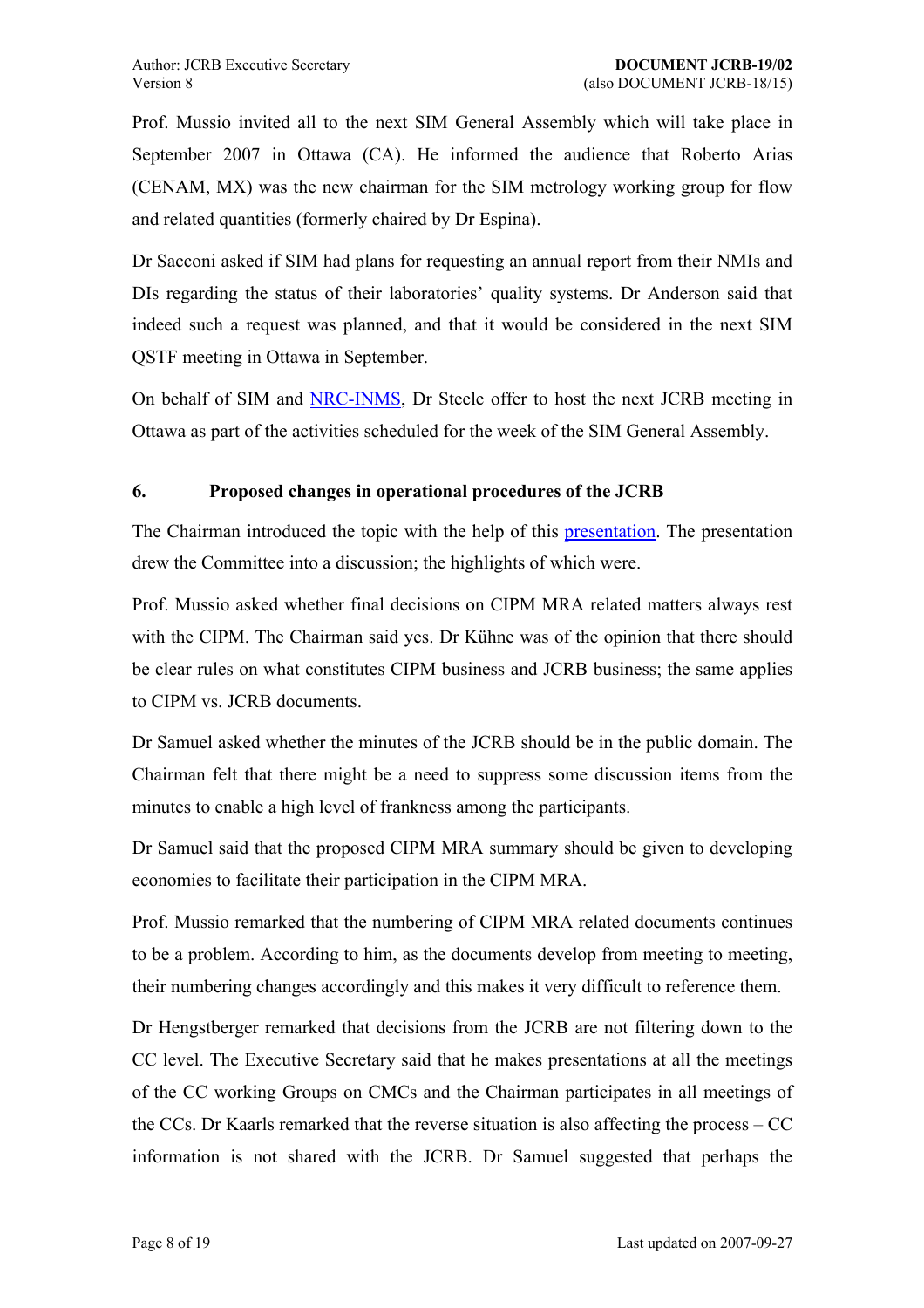<span id="page-8-0"></span>development of a web-based system that enables discussion between the Executive Secretary and the Working Group Chairs might prove useful as a means to keep everyone informed. Dr Louw asked if the reports that the Executive Secretary makes to the CC WG on CMCs are clear on which documents are approved and which remain under development. The Executive Secretary replied affirmatively and described the content of the reports.

Mr Jones said that the Committee should not hesitate to improve documents that might unwillingly be creating problems. The Chairman replied that, ideally, the Committee would like to wait a reasonable period of time before reconsidering a document to avoid the continual development and re-writing of documents. But clearly, there will be instances when this cannot be done.

Dr Kühne said that the draft minutes of the JCRB meetings should be available within 20 days of the meeting. Dr Thomas was of the opinion that these minutes are very long and perhaps a more reasonable amount of time would be 30 days. Dr Steele emphasized that the important issue is to have the action list available within 7 days after the meeting.

| <b>Action 18/8</b> | The JCRB has decided to establish a Working Group to revise its rules and<br>procedures. The following tasks are to be completed:<br>• RMOs are to suggest issues for consideration to the Executive Secretary by 3<br>June 2007. $(RMOs)$<br>• RMOs are to nominate a member of the new Working Group by 14 May 2007.<br>(RMOs)<br>• The report of the Working Group should be available 30 days prior to the<br>September 2007 meeting so it might be discussed there in preparation for<br>approval by the CIPM in November 2007. (Working Group) |
|--------------------|------------------------------------------------------------------------------------------------------------------------------------------------------------------------------------------------------------------------------------------------------------------------------------------------------------------------------------------------------------------------------------------------------------------------------------------------------------------------------------------------------------------------------------------------------|
| Action 18/9        | The action list from the meetings is to be discussed as a final agenda item in each<br>meeting and to be circulated via email within 7 days. The draft report of the<br>meeting is to be sent to the delegates within 30 days. ( <i>Executive Secretary</i> )                                                                                                                                                                                                                                                                                        |

#### **7. Report on current CMC reviews on the JCRB website and the status of KCs**

The Executive Secretary reported that there were no significant irregularities in the CMC inter-RMO review process or the execution of KCs at this time.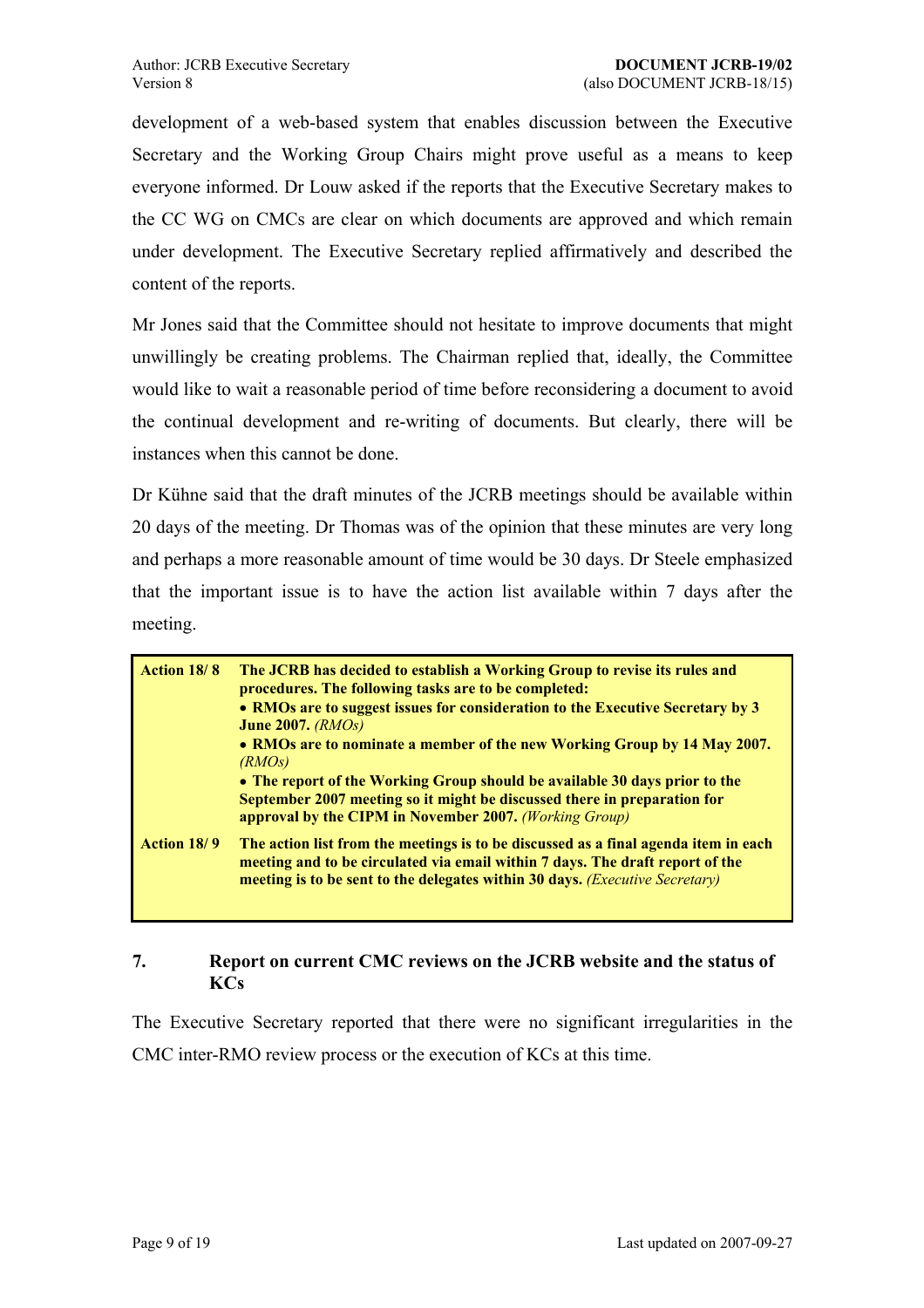## <span id="page-9-0"></span>**8. Matters arising from work of the CC WG on CMCs and or RMO quality system (QS) reviews**

## **(8.1) Traceability of national mass standards to the international prototype kilogram**

The Executive Secretary explained that the CCM WGCMC, under the leadership of [Dr Chris Sutton](mailto:c.sutton@irl.cri.nz), continues to work to ensure that all mass CMCs state their traceability path back to the international prototype and make any appropriate changes to the statements of uncertainty.

## **(8.2) Slippage of deadlines in the review of CMC in chemistry**

Dr Kaarls and the Executive Secretary reported that this issue was carefully discussed during the last meeting of the CCQM KCWG (13-14 April 2007, BIPM). The members of the KCWG committed to a timeline for the Cycle VIII review and pledged that unexplained delays would result in automatic postponement of the CMCs until Cycle IX (2008). Dr Kaarls expected that the situation would greatly improve.

## **(8.3) On the support of CMCs by KC in the CCL**

The Executive Secretary reported on his discussion of the issue of KC linkage for gauge block comparisons with the members of the CCL WGDM during their last meeting (30-31 October 2006, [CENAM](http://www.cenam.mx/), Queretaro, MX). The members of the WGDM committed to a process by which they would reach agreement with the CIPM of how to best link these comparisons in spite the drift of the gauge blocks. It is expected that the CCL President will report on behalf of the WGDM to the CIPM by November 2007.

Dr Steele explained that the CCL only has two working groups that deal with KCs related topics: CCL Working Group on Dimensional Metrology (WGDM) and CCL-CCTF Frequency Standards Working Group. Dr Thomas explained that initially, there were CCL KCs with their corresponding RMO KCs, which could, in principle, be linked. However, the linkage was never completed and currently, only sets of degrees of equivalency are given in the KCDB for each individual KC. Later, the CCL created a new type of comparisons not envisioned in the CIPMMRA and known as "CCL-RMO" KCs", which are not intended to have linkage. Dr Steele stated that the current CCL practice constitutes a significant departure from the normal way in which KCs are conducted in all other CCs. Dr Sacconi reminded the committee that the WGDM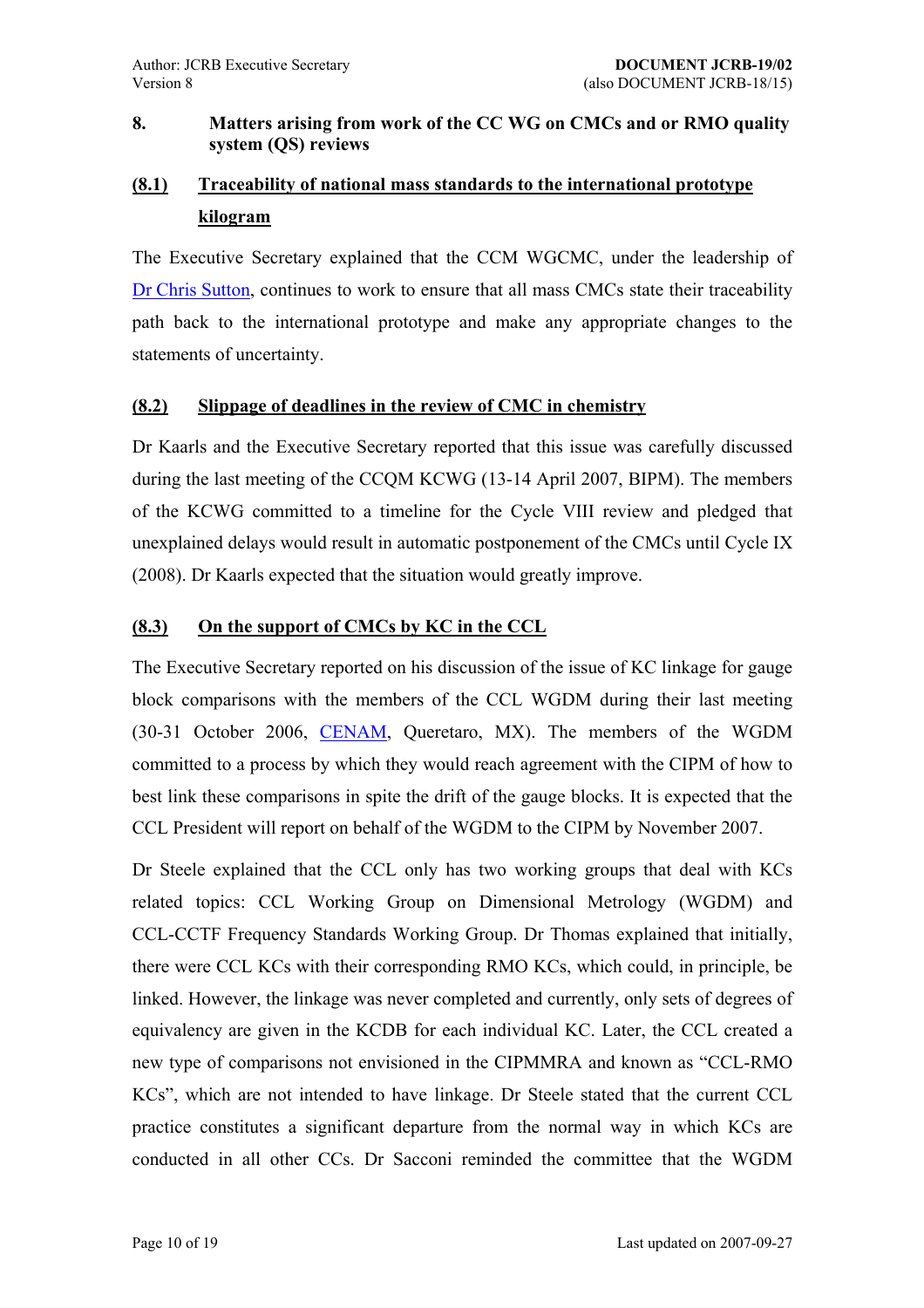<span id="page-10-0"></span>developed the original guidelines for KCs and the format for CMCs. He said that clearly there had been a divergence of process between the CCL and the rest of the CIPM MRA. Dr Sacconi said that [Dr Rudolf Thalmann](mailto:Rudolf.Thalmann@metas.admin.ch) (Chairman of the WGDM, [METAS](http://www.metas.ch/), CH) will prepare a document for the CIPM explaining the technical details of the situation. Dr Sacconi also explained that there is a *[Metrologia](https://www.bipm.org/en/metrologia/)* paper on how to compute the degrees of equivalence for the length RMO KCs (see *Metrologia*[, 2006, 43, n°6,](https://www.bipm.org/metrologia/ViewArticle.jsp?VOLUME=43&PAGE=L51-L55)  [L51-L55\)](https://www.bipm.org/metrologia/ViewArticle.jsp?VOLUME=43&PAGE=L51-L55).

### **9. Progress towards the harmonization of the terms BMC and CMC**

The subject of the new definition of the term CMC was introduced by the Chairman, who outlined the timeline of the events that led to the current draft of the new definition [\(JCRB-18/09](https://www.bipm.org/cc/JCRB/Restricted/18/18.09.CMC-BMC_200705.doc)). He explained that although in Nashville there had been a consensus to make use of a new term, MC (i.e., Measurement Capability), the CIPM had felt uncomfortable with the change and [ILAC](http://www.ilac.org/) graciously accepted the use of the term CMC for the future definition.

There was a discussion on the Note 4 and, subsequently, changes to the document were made by the JCRB. The resulting definition is that shown in document [JCRB-18/09.](https://www.bipm.org/cc/JCRB/Restricted/18/18.09.CMC-BMC_200705.doc)

Members of the Committee also requested that the latest version of the CMC draft definition, along with its explanatory notes, be distributed among the participants.

| Action 18/10 The Executive Secretary is to circulate the latest version of the CMC draft<br>definition with explanatory notes. (Executive Secretary)                                                                                                                                                 |
|------------------------------------------------------------------------------------------------------------------------------------------------------------------------------------------------------------------------------------------------------------------------------------------------------|
| Action 18/11 When the matter is finalized, the Chairman is to send correspondence to the<br>chairpersons of the CC working groups explaining the origins and implications of<br>the new notes attached to the CMC definition. <i>(Chairman)</i>                                                      |
| Action 18/12 After consulting with ILAC, the Chairman is to recommend the definition in<br>document JCRB-18/09 to the CIPM for final approval with the endorsement of<br>the JCRB. He will also present it to the ILAC Accreditation Issues Committee at<br>its next meeting in May 2007. (Chairman) |

#### **10. Discussion on how to assist NMIs that lack support of an RMO**

Dr Kühne reminded the Committee that he had spoken on this topic in the last JCRB (see [JCRB-18/02\)](https://www.bipm.org/cc/JCRB/Restricted/18/18.02-17.16.Minutes.4.pdf). He pointed out that the lack of participation in the CIPM MRA in certain areas of the world leads to situations that are harmful, both to countries in those regions and to countries which currently participate in the CIPM MRA. Of special concern are those few countries that are isolated and who do not have support from an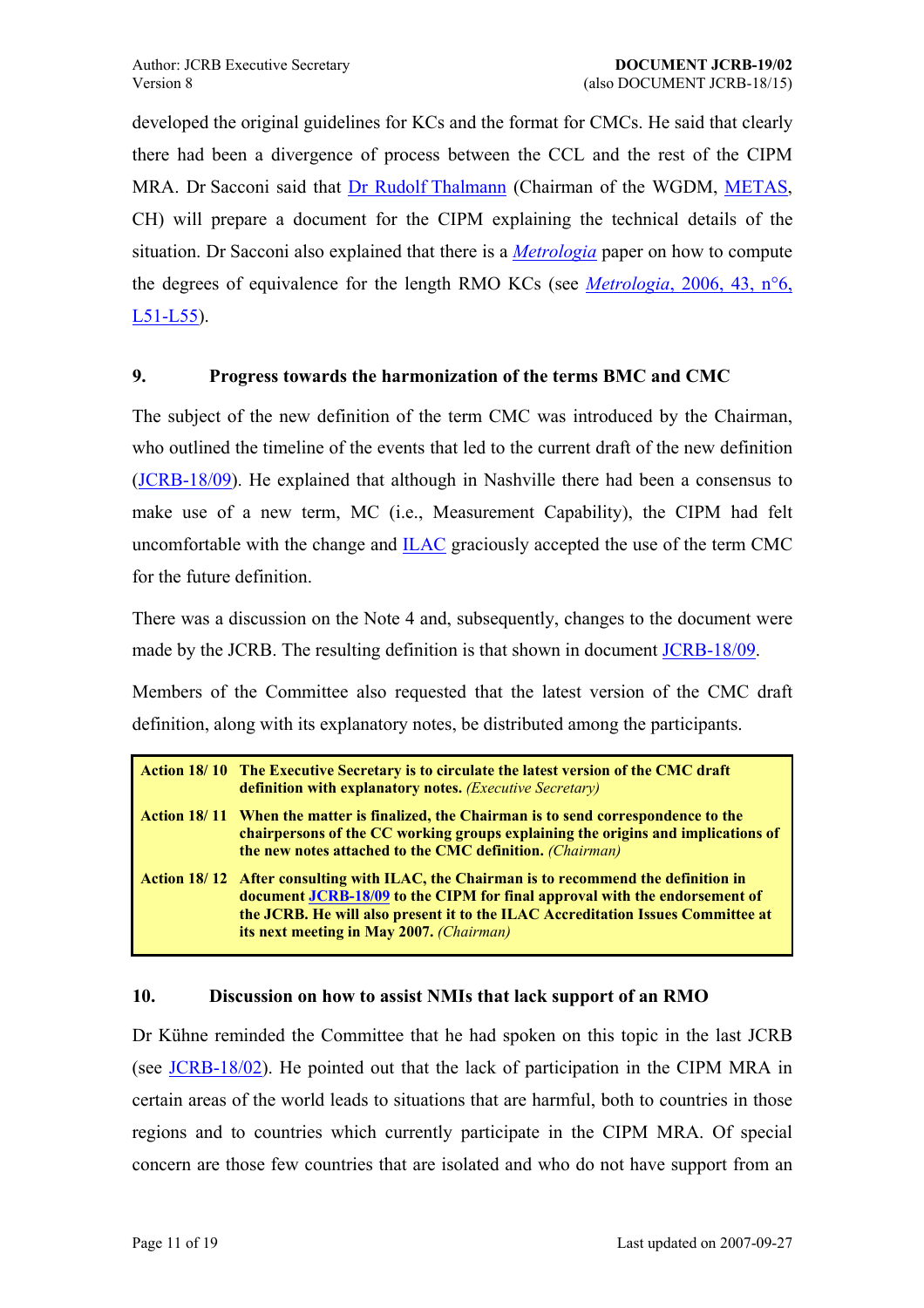<span id="page-11-0"></span>RMO. In the case of Egypt, EUROMET and SADCMET are committed to provide support to their metrology efforts, but it would be very difficult for the current RMOs to support all the countries which currently lack RMO support and those likely to join the CIPM MRA in the future. Dr Kühne praised the efforts of APMP in support of Jordan, but he argued that in the long run, it would be best to create a new RMO which would support the countries in Northern Africa and the Gulf Region. He asked the JCRB to endorse the creation of such an RMO.

Dr Hengstberger agreed with Dr Kühne that the creation of a new RMO is the long-term solution, but added that the associate membership in well-established RMOs is a good transitional step. The Chairman agreed that this is a good practical temporary solution but emphasized that the issue is the creation of a long-term solution. Dr Hengstberger agreed and said that that is why SADCMET is working with NMIs in other regions on how to set up new RMOs. Dr Louw said that in Africa, SADCMET is committed to help NMIs which are not members of any RMO to participate in the CIPM MRA. Mr Jones said that APMP is willing to support associate members as their capacity allows them to, but there are limits to what they can do.

## **11. Activities aimed at NMIs in the developing countries**

## **(11.1) Progress on JCDCMAS**

The Chairman informed the committee that the [JCDCMAS](http://www.jcdcmas.org/) is working well under the leadership of [UNIDO](http://www.unido.org/) (currently holding the Secretariat until March 2008). He said that the BIPM has been working closely with OIML and ILAC on issues of common interest. The Chairman reported that he visited the Director General of UNIDO, Kandeh Yumkella, and spoke about the need for further work in metrology in the developing world and had received a positive response.

Dr Hengstberger complained that the output from the JCDCMAS is not reaching the RMOs or the NMIs. He said that during the SADCMET GA in Madagascar (23-28 April 2007), none of the presenters were aware of the JCDCMAS activities. Dr Samuel related her experience in a recent [APEC](http://www.apecsec.org.sg/) Specialist Regional Bodies (SRBs) Workshop where initiatives were proposed, some of which duplicate activities of the JCDCMAS, due to a lack of awareness of the JCDCMAS or its activities. Dr Samuel was of the opinion that the BIPM should place greater emphasis on bringing the metrological needs of the developing world under the scope of its work. The Chairman said that indeed, the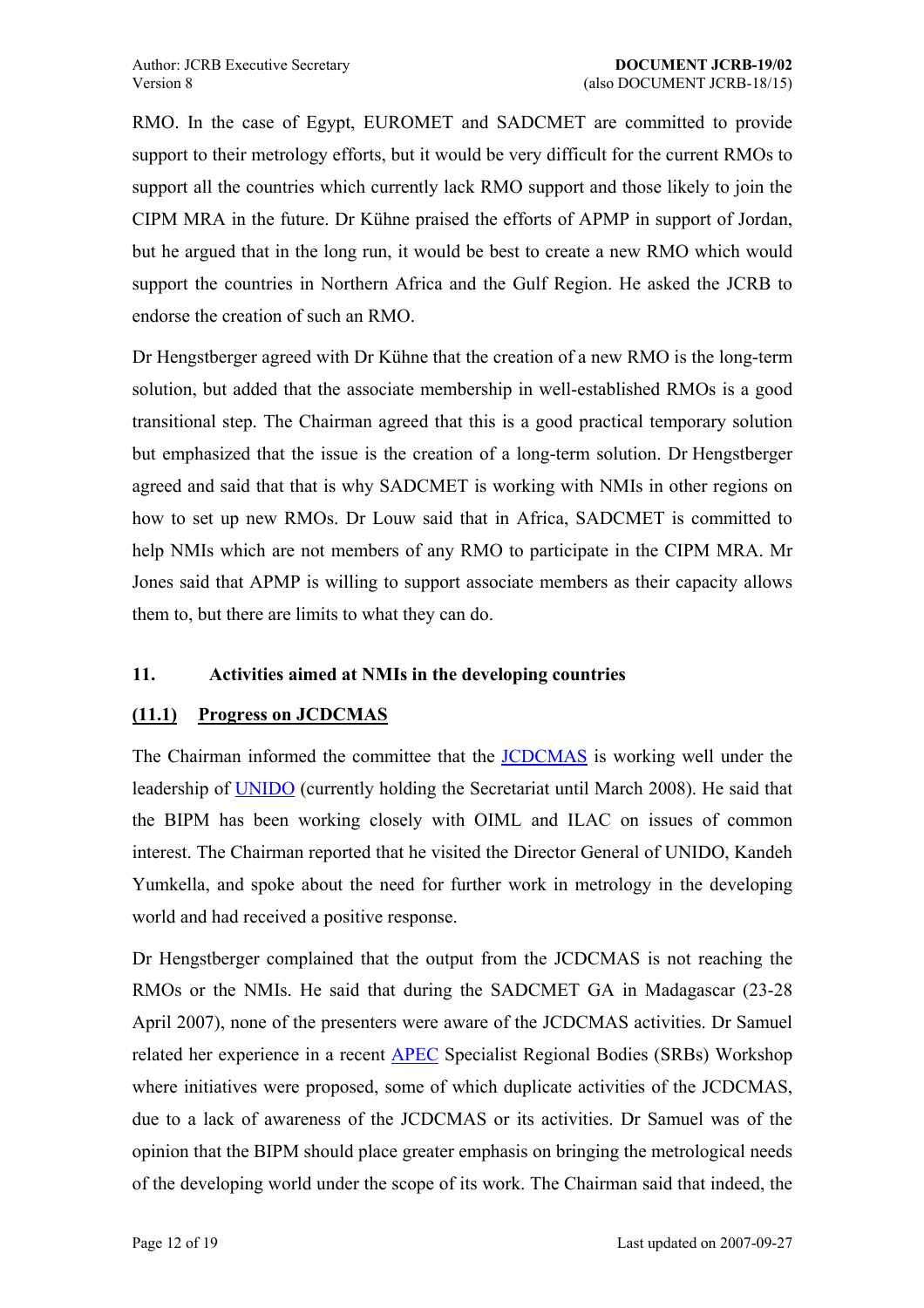<span id="page-12-0"></span>CIPM had been thinking along the same lines when it proposed Resolution G (proposal to create a category of Corresponding National Metrology Institute of the BIPM) to the next CGPM. Dr Kaarls explained that this work, although worthy of our attention, needs to be considered in the light of the limited resources that the BIPM has available, and done with the consent of the Member States and Associates of the CGPM.

## **(11.2) The BIPM-OIML-UNIDO MoU**

The Chairman alerted the Committee to the work aimed at drafting a metrology Memorandum of Understanding (MoU)) between the BIPM, [OIML](http://www.oiml.org/) and UNIDO, for the furthering of coordinated metrology efforts in the developing world. The Chairman said that the MoU will probably be available by the end of 2007.

## **12. CIPM Update**

# **(12.1) CIPM-06/03 Supplement: Guidelines for the review of CMCs and the monitoring and reporting of the operation of quality systems by intergovernmental organizations who are signatories of the CIPM MRA ([JCRB-18/12.1](https://www.bipm.org/cc/JCRB/Restricted/18/18.12.1.CIPM2006_03_Supplement.doc))**

This document was tabled by APMP. Mr Jones explained that from APMP's point of view, the document [CIPM-06/03](https://www.bipm.org/cc/CIPM/Allowed/95/CIPM03_IGO_QS_Review.pdf) lacks some requirements that are demanded from NMIs in APMP and accordingly it would be difficult for APMP to approve laboratory quality systems without them. Mr Jones said that the proposed "supplement" aims at closing those gaps. The discussion followed about the merits of the additional requirements proposed in the "supplement", especially in light of the new document on peer-visits ([JCRB-18/12.2\)](https://www.bipm.org/cc/JCRB/Restricted/18/18.12.2.CIPM2006_05_On-site_visits.4.doc). Mr Jones said that at the time of the drafting of the "supplement", the peer-review document was not yet available and he said that APMP would revisit the points considered in the "supplement" in light of those items considered in JCRB-18/12.2.

**Action 18/ 13 The Chairman is to request an annual report on the status of the laboratoryís quality system from each of the IGOs participating in the CIPM MRA and report back to the JCRB. Those reports are to be annexed to the JCRB report.** *(Chairman)*

Action 18/14 RMOs are to submit annual reports of the operation of laboratories' quality **systems in their NMIs and DIs and present them to the JCRB. Those reports are to be annexed to the JCRB report.** *(RMOs)*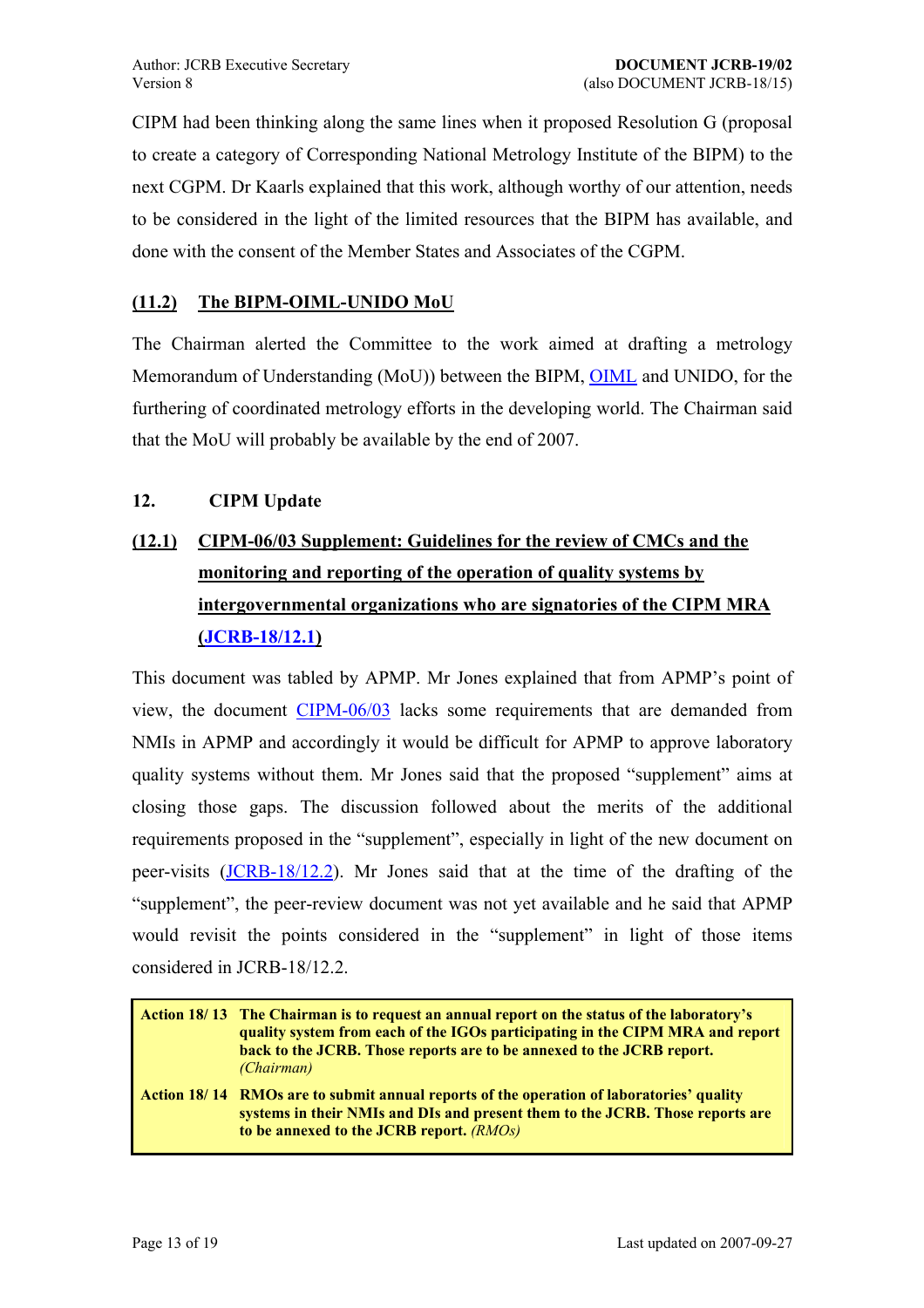## <span id="page-13-0"></span>**(12.2) CIPM-06/05: Recommendations for on-site visits by peers and selection criteria for on-site visit peer reviewers**

Dr Kühne summarized the timeline of the development of this document. He reminded the Committee that the document had been recommended to the CIPM for approval in October 2006, but the CIPM had requested changes to simplify it. According to Dr Kühne, the [version here presented](https://www.bipm.org/cc/JCRB/Restricted/18/18.12.2.CIPM2006_05_On-site_visits.4.doc), includes the simplifications that the CIPM requested and he invited the Committed to re-recommend it to the CIPM for final approval.

Dr Kaarls had comments on the document but the Committee argued that further changes risked the disapproval of the document by the CIPM  $-$  something that would adversely affect RMOs who have been waiting for this document for some time. With the consent of Dr Kaarls, the Committee re-recommended the document to the CIPM.

**Action 18/ 15 The Chairman is to re-recommend document [JCRB 18-12.2](https://www.bipm.org/cc/JCRB/Restricted/18/18.12.2.CIPM2006_05_On-site_visits.4.doc) (formerly document CIPM-06/05) to the CIPM for final approval.** *(Chairman)*

# **(12.3) CIPM 2007-XX: Designated institutes of intergovernmental bodies, with special reference to the laboratories likely to be designated by the World Meteorological Organization (WMO)**

The Chairman explained that the responsibility on policy regarding DIs from IGOs lies with the CIPM. He introduced the paper currently being developed on policy in this regard as it applies to the World Meteorological Organization [\(WMO;](http://www.wmo.ch/) see [CIPM 2007-XX\)](https://www.bipm.org/cc/JCRB/Restricted/18/18.12.3.WMO_Discussion_Paper.doc) and explained that the document was necessary as the WMO wishes to sign the CIPM MRA but it does not have metrology laboratory of its own. Currently, the WMO has three metrological associated laboratories: the *Physikalisch-Meteorologisches Obseratorium Davos and World Radiation Center* ([PMOD/WRC](http://www.pmodwrc.ch/), Davos, CH), [EMPA](http://www.empa.ch/) (Dübendorf, CH), and the laboratories of National Oceanographic and Atmospheric Administration ([NOAA](http://www.noaa.gov/), US). The Chairman said that the intention of the WMO would be to designate or to nominate those laboratories for purposes of the CIPM MRA but the laboratories had expressed no interest in submitting CMCs; they only wish to participate in KCs. As a result, the Chairman asked the Committee if it was necessary for DIs to have CMCs in the KCDB (with corresponding QS) in order to participate in the CIPM MRA.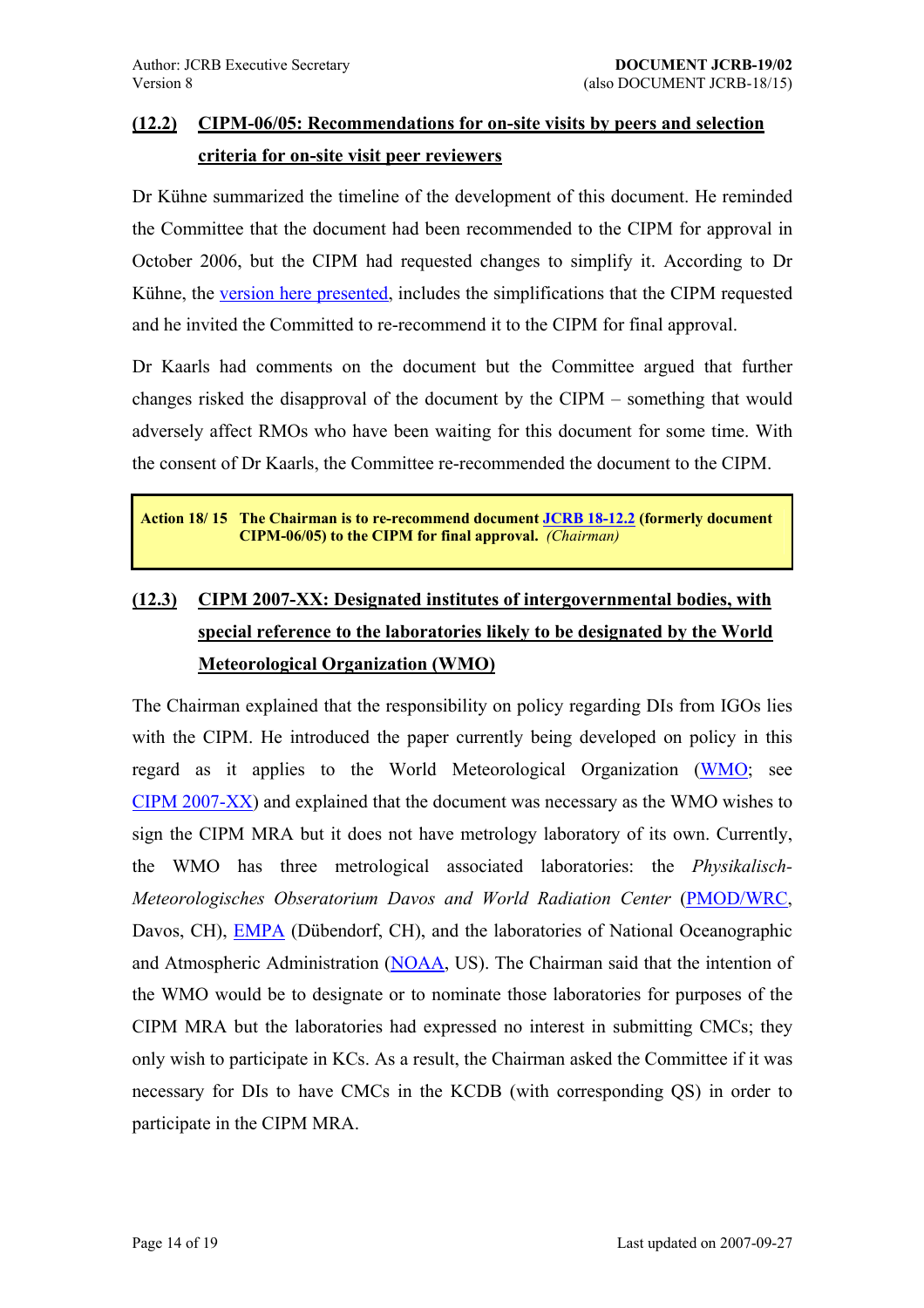Prof. Mussio asked if it was possible for two laboratories to be designated in the same area of metrology within the same country/economy (in this case, gas chemical metrology by NIST and NOAA within the US). The Chairman said that he had conversations with NIST from which he learned that NOAA had no interest in having CMCs and in any case, the metrology was not quite in the same area. Dr Kaarls said that this conversation was of relevance in other areas of metrology like health and food where in many countries there are National Reference Laboratories and a new path is needed to connect their activities to those of the Metre Convention. Dr Kühne pointed out that the PMOD/WRC is already designated for purposes of the CIPM MRA. The Executive Secretary gave further details about the special situation with the NOAA laboratories. Dr Kaarls reminded all that there is no explicit requirement in the CIPM MRA mandating the inscription of CMCs in the KCDB. Dr Thomas supported this view by saying that in the CIPM MRA a laboratory may choose to participate in the activities of [Appendix B](http://kcdb.bipm.org/AppendixB/KCDB_ApB_search.asp), [Appendix C,](http://kcdb.bipm.org/AppendixC/default.asp) or both. Dr Kaarls reminded the Committee that in the special case of Time and Frequency, many of the laboratories that contribute to the International Atomic Time  $(TAI)$  $(TAI)$  are not signatories of the CIPM MRA. Dr Kühne was convinced that there were multiple ways in which these laboratories could be brought into the CIPM MRA. Dr Kaarls said that one of the main obstacles for these laboratories was the requirement of QS to submit CMCs. Dr Anderson said that NIST had no interest in designating NOAA for purposes of the CIPM MRA and thus this route would not provide a solution in the case of those particular laboratories. Dr Steele was of the opinion that the WMO laboratories should be allowed to participate in the activities contained in Appendix B and not be required to have CMCs and the supporting QS. Dr Steele went on to say that their activities could be brought under the umbrella of the CIPM MRA but they would not be able to provide calibrations recognized by the CIPM MRA, as they would not have CMCs.

Dr Sacconi was of the opinion that networks of other metrology laboratories should be strongly connected to the SI. He made the point that a laboratory's participation in a KC does not assure its traceability to the SI. Dr Kühne was of the opinion that participation in a KC without corresponding CMCs constitutes a problem. Dr Steele was not sure as he said that not all QSs support all the services tested in KCs; as an example, he cited the KCs in the CCTF. Dr Anderson asked what the role of the NMI should be in the case where an IGO wishes to designate a metrology laboratory in the same country  $-$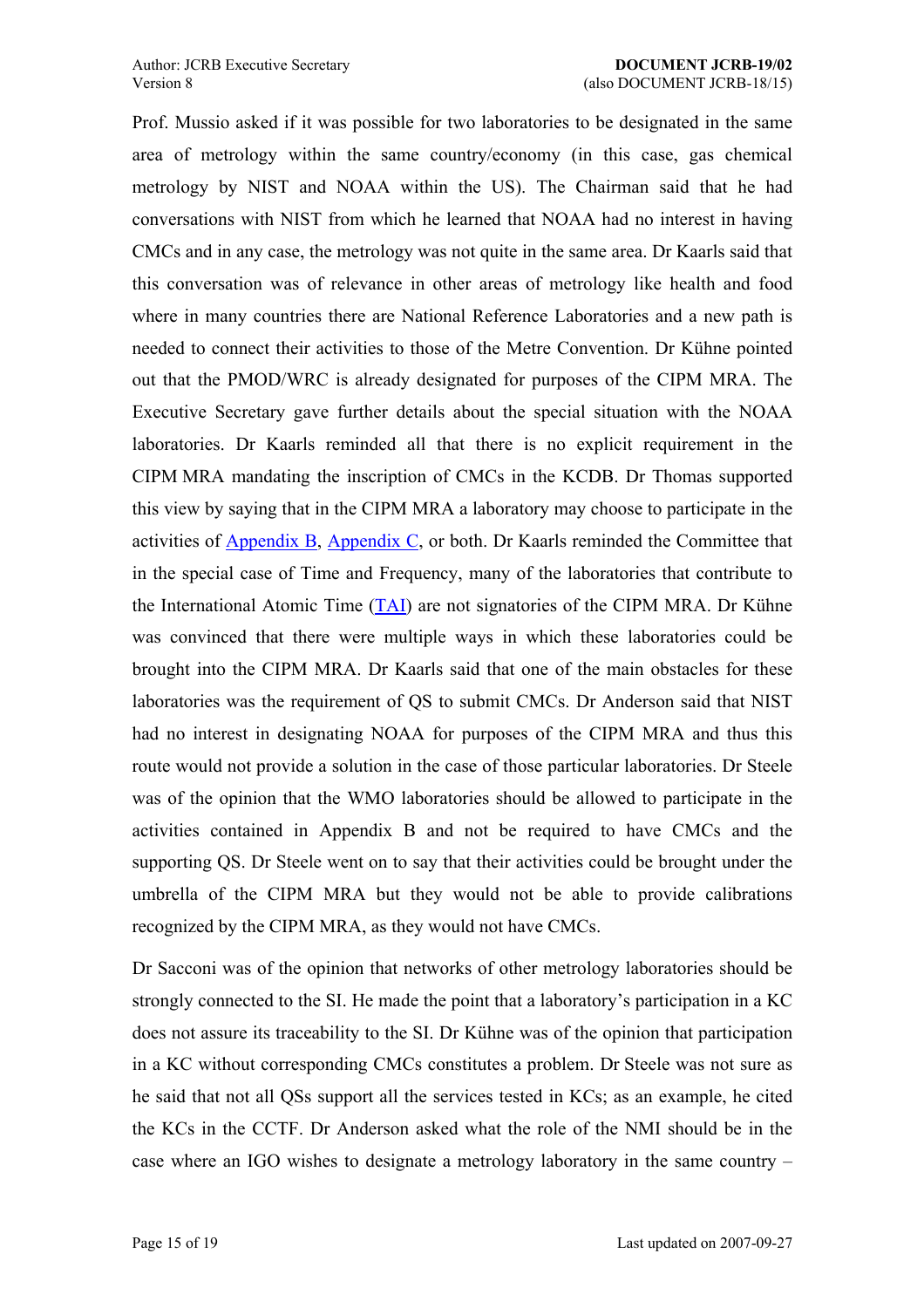<span id="page-15-0"></span>would that constitute a violation of the sovereignty of the NMI? The Chairman was of the opinion that there should not be a conflict in those cases as there would be two independent entries in the KCDB. Dr Carpenter said that in the US, because NIST provides traceability to the NOAA laboratories that would constitute a problem. Dr Kaarls asserted that similar situations are bound to happen if and when the World Health Organization [\(WHO\)](http://www.who.int/) signs the CIPM MRA. Prof. Mussio said that the root of the problem is the ability of participating IGOs to designate metrology laboratories in countries where the NMIs are sovereign. Dr Kühne wanted to make a distinction between the IRMM and NOAA; the IRMM is an international laboratory, NOAA is a national laboratory and thus it cannot be designated by an international organ. Dr Kaarls agree that NOAA is a national laboratory but in this particular case, as it concerns the WMO, NOAA plays an international role.

Dr Steele said that the CIPM MRA is clear – one country/economy, one signatory. But the question is... Can one country designate two laboratories for the same purpose? Clearly the answer is no. Thus, it follows that an IGO cannot designate two laboratories for the same purpose. Dr Kaarls said that he was aware of these sensitivities but there are requirements that need to be addressed by an evolving CIPM MRA. The Chairman said that in the case of NOAA they provide traceability for  $CH_4$  and  $CO_2$  metrology to the WMO worldwide network – that constitutes an international need. Prof. Mussio said that the *Laboratorio Tecnológico del Uruguay* ([LATU,](http://www.latu.org.uy/) UY) would have a problem if an IGO would like to designate another laboratory in Uruguay  $-$  it is a matter of sovereignty. Dr Carpenter made the distinction that NOAA might be designated by the WMO, but NOAA derives its traceability from NIST. The Chairman said that such a situation already occurs between some of the laboratories participating in the CIPM MRA and it is not a problem as long as clients of NIST and NOAA are not the same. Dr Sacconi was of the opinion that this issue could undermine the structure of the CIPM MRA and urged all to be cautious.

#### **13. Other JCRB business**

Dr Sacconi spoke of his concerns regarding the lack of uniformity among the various areas of metrology and RMOs, on the inclusion of the uncertainty associated with the device under test. Specifically, he spoke of flow metrology CMCs, which do not always include the uncertainty of the device under test. The Chairman asked if a workshop on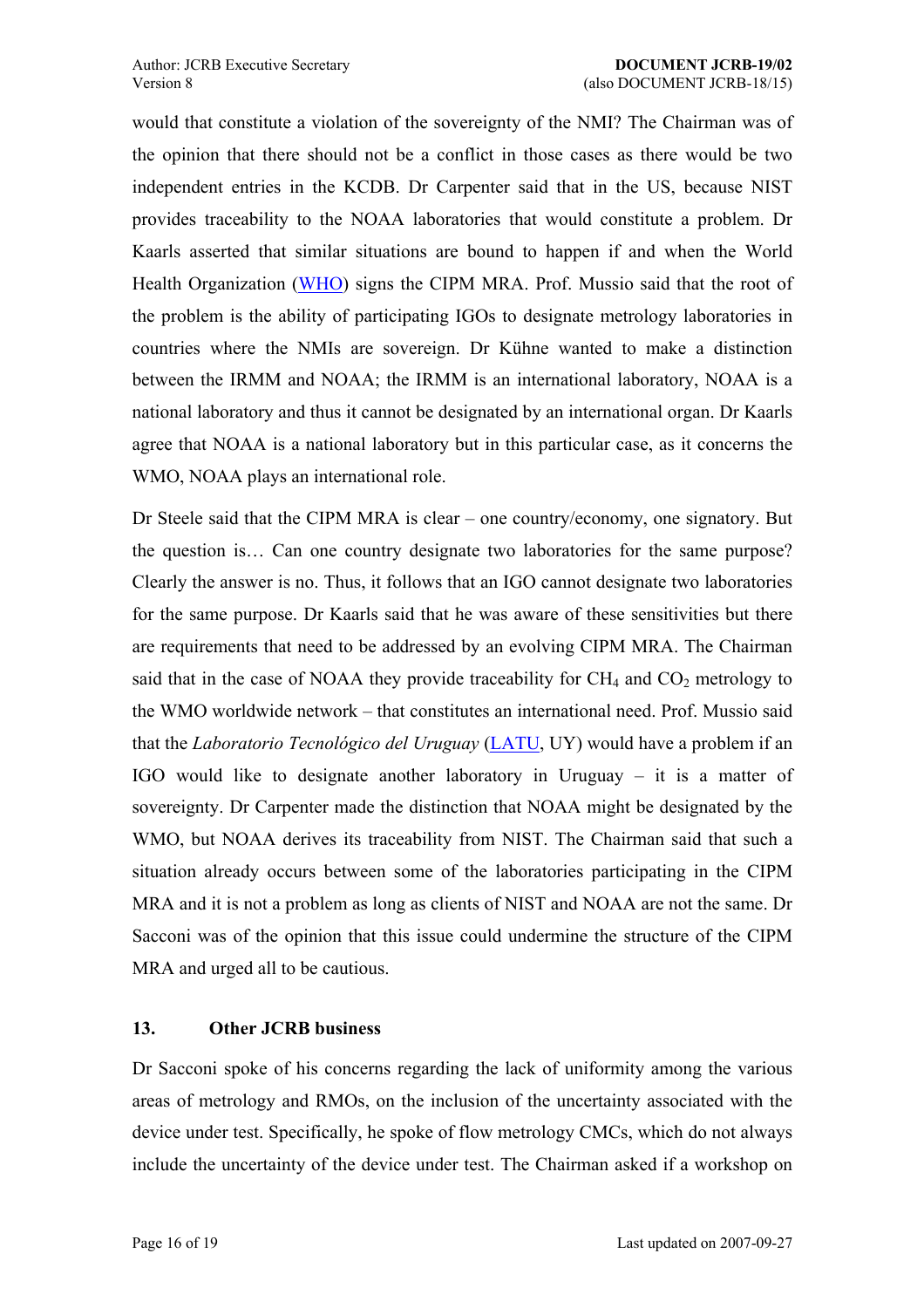<span id="page-16-0"></span>this topic would be useful. Dr Kühne was of the opinion that a workshop was not needed as it is clear from the CIPM MRA guidelines what should be done. Dr Hengstberger said that the issues, in the various areas of metrology, are too different to be implemented by one solution throughout the CIPM MRA community. The Committee acknowledged that there might be disparities in how the uncertainty of the device under test is considered, and encouraged Dr Sacconi to further research the topic and report back to the Committee at its next meeting.

Members of the Committee also encouraged the BIPM to finish the *Guide to the Implementation of the CIPM MRA<sup>†</sup>* at the earliest possible time.

| Action 18/16 Dr Sacconi is to write a question on the implementation of the uncertainty of the<br>device under test which is to be circulated among the RMOs. (Dr Sacconi)       |
|----------------------------------------------------------------------------------------------------------------------------------------------------------------------------------|
| Action 18/17 The Executive Secretary is to circulate that question and gather responses for<br><b>presentation at the next Committee meeting.</b> ( <i>Executive Secretary</i> ) |
| <b>Action 18/18 Complete the document Guide to the Implementation of the CIPM MRA at the</b><br>earliest possible time. <i>(BIPM)</i>                                            |

### **14. Next Meetings**

## **(14.1) Next meeting: Ottawa, Canada, September 27-28, 2007**

In a reversal of Resolution 17/1, which called for the cancellation of the second meeting of 2007 because of the preparations for the 23<sup>rd</sup> CGPM, the Committee accepted the invitation from SIM to hold the next meeting in Ottawa, CA, September 27-28, 2007.

#### **(14.2) 1st Quarter 2008 meeting: New Zealand, May 1-2, 2008**

The Committee accepted the invitation from APMP to hold the first meeting of 2008 in New Zealand, May 1-2, 2008. Details will be provided towards the end of 2007.

```
Resolution 18/ 1 The second meeting of 2007 will be held in Ottawa, CA, September 27-28,
                  2007. 
Resolution 18/2 The first meeting of 2007 will be held in New Zealand, May 1-2, 2008.
```
#### **15. Meeting closure**

 $\overline{a}$ 

<span id="page-16-1"></span><sup>Ü</sup> An always up-to-date, web-based document what will summarize all policy and guideline documents related to the CIPM MRA.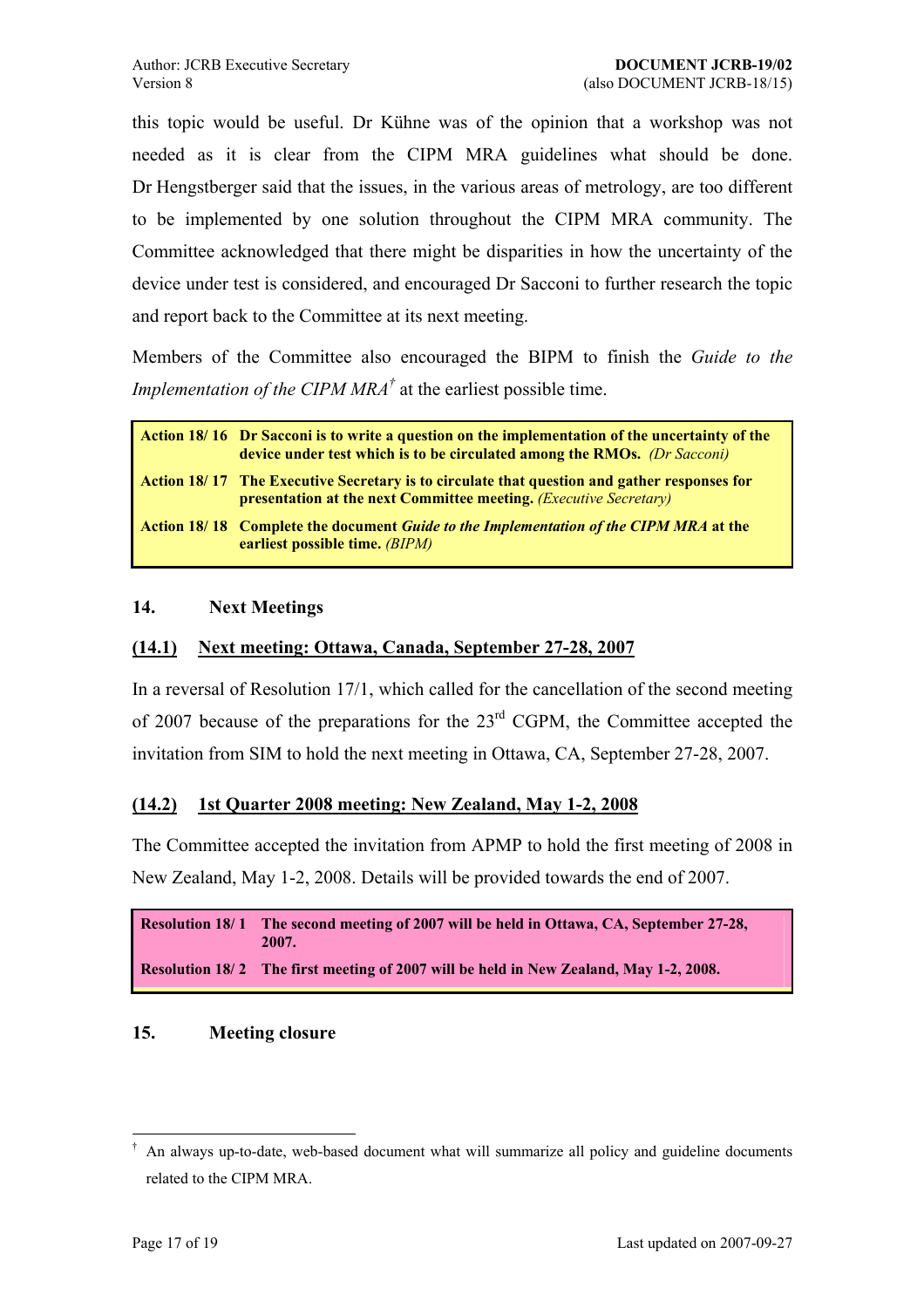## **ACTIONS**

<span id="page-17-0"></span>

| <b>Item</b>         | Page                                                                                                                                                                                                                                                                                                                                                                                                                                                                                                                                                       |
|---------------------|------------------------------------------------------------------------------------------------------------------------------------------------------------------------------------------------------------------------------------------------------------------------------------------------------------------------------------------------------------------------------------------------------------------------------------------------------------------------------------------------------------------------------------------------------------|
| Action 18/1         | Make modification requested by Dr Kühne to the minutes of the $17th$                                                                                                                                                                                                                                                                                                                                                                                                                                                                                       |
| Action 18/2         | RMOs are to develop a process to monitor changes to the CMCs<br>from their NMIs after the results of a comparison. (RMOs) 4                                                                                                                                                                                                                                                                                                                                                                                                                                |
| Action 18/3         | Append a copy of the <i>Request for Designation Information form</i><br>(JCRB-17/15.1) to the Minutes of the meeting. (Executive Secretary)5                                                                                                                                                                                                                                                                                                                                                                                                               |
| Action 18/4         | Make the uncertainty of the measurement services of the BIPM more<br>visible and clearer in the BIPM website and other BIPM publications.                                                                                                                                                                                                                                                                                                                                                                                                                  |
| Action 18/5         |                                                                                                                                                                                                                                                                                                                                                                                                                                                                                                                                                            |
| Action 18/6         | Provide APMP with comments on their questionnaire. (RMOs) 7                                                                                                                                                                                                                                                                                                                                                                                                                                                                                                |
| Action 18/7         | Reinstate into the KCDB those CMCs from COOMET which have                                                                                                                                                                                                                                                                                                                                                                                                                                                                                                  |
| Action 18/8         | The JCRB has decided to establish a Working Group to revise its<br>rules and procedures. The following tasks are to be completed: $\bullet$<br>RMOs are to suggest issues for consideration to the Executive<br>Secretary by 3 June 2007. $(RMOs)$ • RMOs are to nominate a<br>member of the new Working Group by 14 May 2007. (RMOs) • The<br>report of the Working Group should be available 30 days prior to the<br>September 2007 meeting so it might be discussed there in preparation<br>for approval by the CIPM in November 2007. (Working Group)9 |
| Action 18/9         | The action list from the meetings is to be discussed as a final agenda<br>item in each meeting and to be circulated via email within 7 days.<br>The draft report of the meeting is to be sent to the delegates within 30                                                                                                                                                                                                                                                                                                                                   |
| <b>Action 18/10</b> | The Executive Secretary is to circulate the latest version of the CMC<br>draft definition with explanatory notes. <i>(Executive Secretary)</i> 11                                                                                                                                                                                                                                                                                                                                                                                                          |
| Action 18/11        | When the matter is finalized, the Chairman is to send correspondence<br>to the chairpersons of the CC working groups explaining the origins<br>and implications of the new notes attached to the CMC definition.                                                                                                                                                                                                                                                                                                                                           |
| Action 18/12        | After consulting with ILAC, the Chairman is to recommend the<br>definition in document JCRB-18/09 to the CIPM for final approval<br>with the endorsement of the JCRB. He will also present it to the<br>ILAC Accreditation Issues Committee at its next meeting in May                                                                                                                                                                                                                                                                                     |
| Action $18/13$      | The Chairman is to request an annual report on the status of the<br>laboratory's quality system from each of the IGOs participating in the<br>CIPM MRA and report back to the JCRB. Those reports are to be                                                                                                                                                                                                                                                                                                                                                |